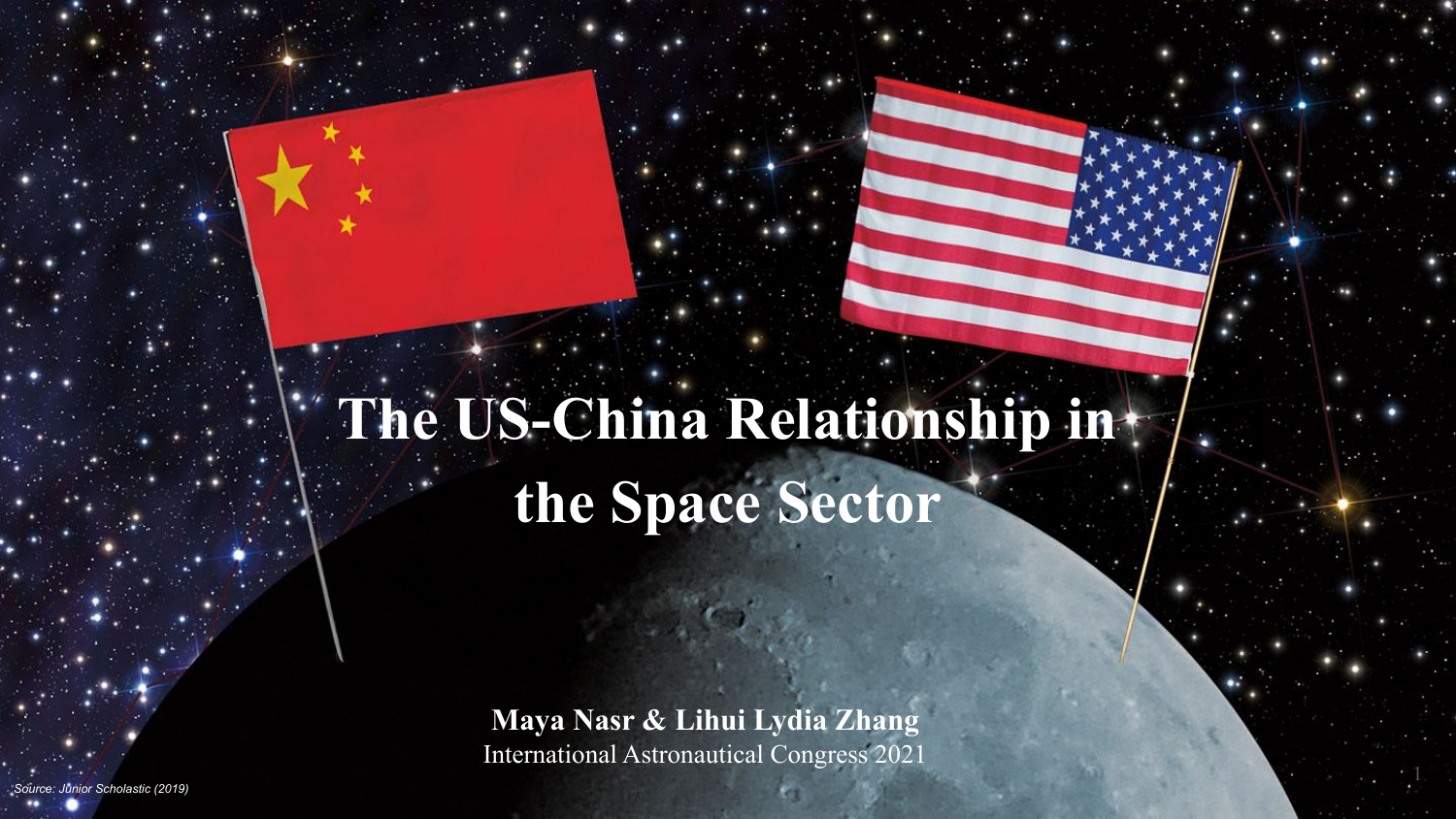### **US-China Space Relationship: A Turbulent Relationship**

| Backed by President Reagan<br>and Bush, China Great Wall<br><b>Industry Corporation</b><br>(CGWIC) launched at least<br>four US-manufactured<br>communications satellites<br>during that period. | Abrupt stop of<br>relationship after a launch<br>failure, followed by a<br>controversial<br>multi-stakeholder<br>investigation.<br>No further US export<br>licenses granted for<br>sending communications<br>satellites to China since. | China long expressed interest in<br>participating in the US-led international<br>Space Station (ISS) but was denied by the<br>United States to join.<br>Anti-satellite (ASAT) stirred controversy,<br>including the 2007 Chinese anti-satellite<br>missile test at Fengyun-1C satellite and the<br>2008 US anti-satellite missile at USA-193<br>satellite. | Former U.S. Rep. Frank Wolf<br>introduced a provision to the<br>annual Commerce, Justice, and<br>Science (CJS) bill, restricting<br>organizations from working with<br>China or any Chinese-owned<br>company in a variety of activities.<br>Similar languages have since been<br>embedded in the following fiscal<br>year CJS bills, including the 2020<br>appropriations bill. |
|--------------------------------------------------------------------------------------------------------------------------------------------------------------------------------------------------|-----------------------------------------------------------------------------------------------------------------------------------------------------------------------------------------------------------------------------------------|------------------------------------------------------------------------------------------------------------------------------------------------------------------------------------------------------------------------------------------------------------------------------------------------------------------------------------------------------------|---------------------------------------------------------------------------------------------------------------------------------------------------------------------------------------------------------------------------------------------------------------------------------------------------------------------------------------------------------------------------------|
|                                                                                                                                                                                                  |                                                                                                                                                                                                                                         |                                                                                                                                                                                                                                                                                                                                                            |                                                                                                                                                                                                                                                                                                                                                                                 |

#### **1980s 1996 1990s - Early 2000s**

#### **2011**

Johnson, 2010; Goldberg,1988; Smith, 2005; Congress (2019-2020); News.bbc.co.uk, 2 2007; Grego, 2011;Weeden and V. Samson, 2019; T. Harrison, 2020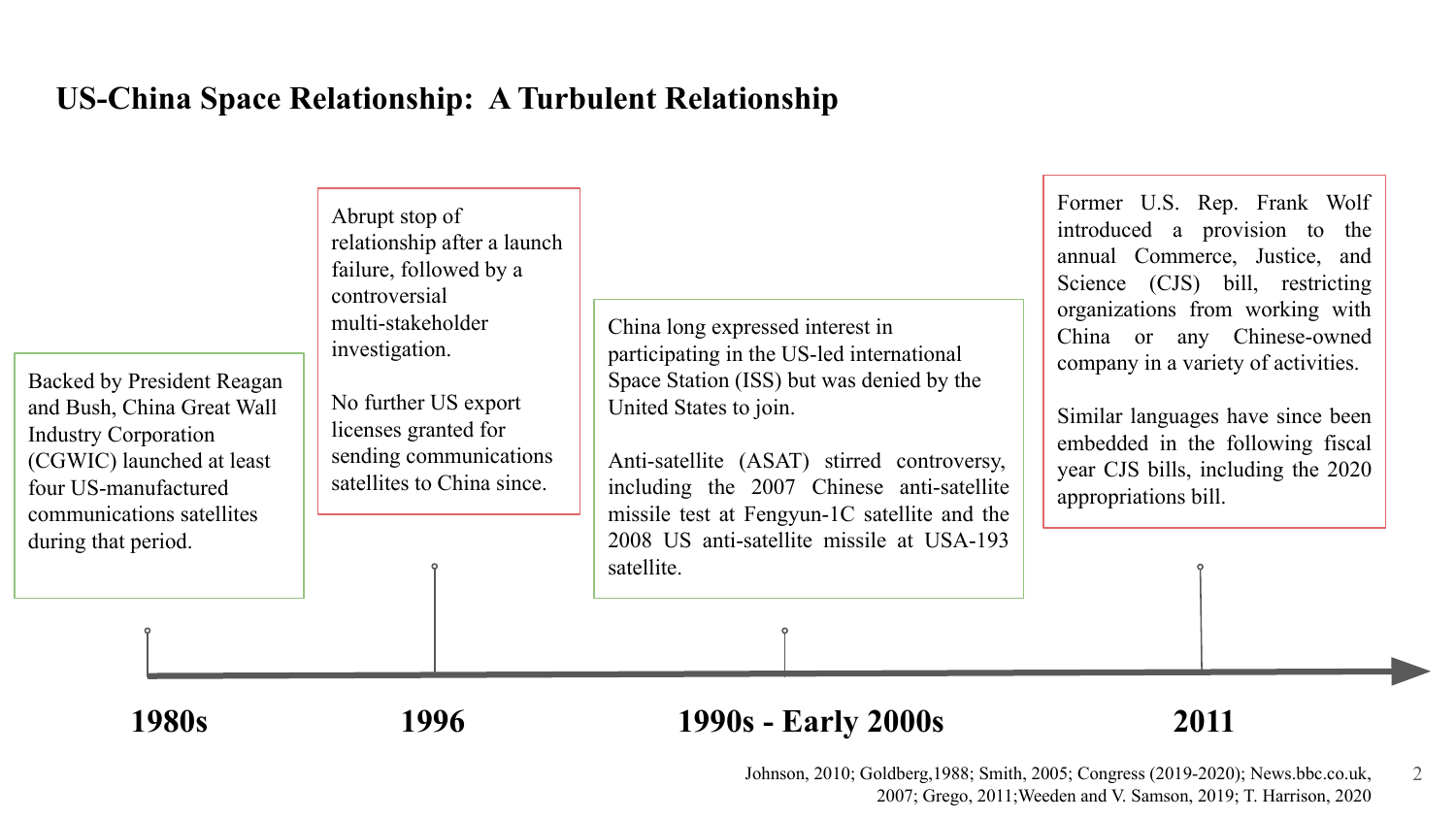#### **Past Interactions Between NASA-China**

NASA sponsored **"International Exploration Workshop"** for President Bush's Vision for Space Exploration, which Chinese space officials participated in.

"*The Bush Administration now believes that 'measured and appropriate levels of space cooperation with China are viable"***.**

NASA Administrator Charles Bolden **led a small delegation to China at the direction of President Obama** and met the China National Space Administration to review the efforts of Space and Earth Science working groups to explore areas of mutual interest.

During IAC, NASA Administrator Jim Bridenstine **showed interest in enhanced cooperation with China,** including a meeting with Zhang Kejian, administrator of the China National Space Administration.

NASA and Chinese scientists collaborated in an attempt to **coordinate the Chang'e-4 lunar far side landing** in January.

NASA's Lunar Reconnaissance Orbiter unable to view the landing, but image the site during its next pass. U.S. and Chinese officials working towards meeting for a **bilateral Civil Space Dialogue around March 2020.**

Dialogue established through the U.S.-China Strategic and Economic Dialogue in 2015, to enhance cooperation and transparency in the face of Congressional barriers to NASA engaging with China.

3

**2004 2018 2019 2020 2010**

Refer to Table 1 in our paper for a list of the past interactions between NASA and China in the last two decades.

Smith, 2005; Jones, 2020; Logan; Weaver, 2010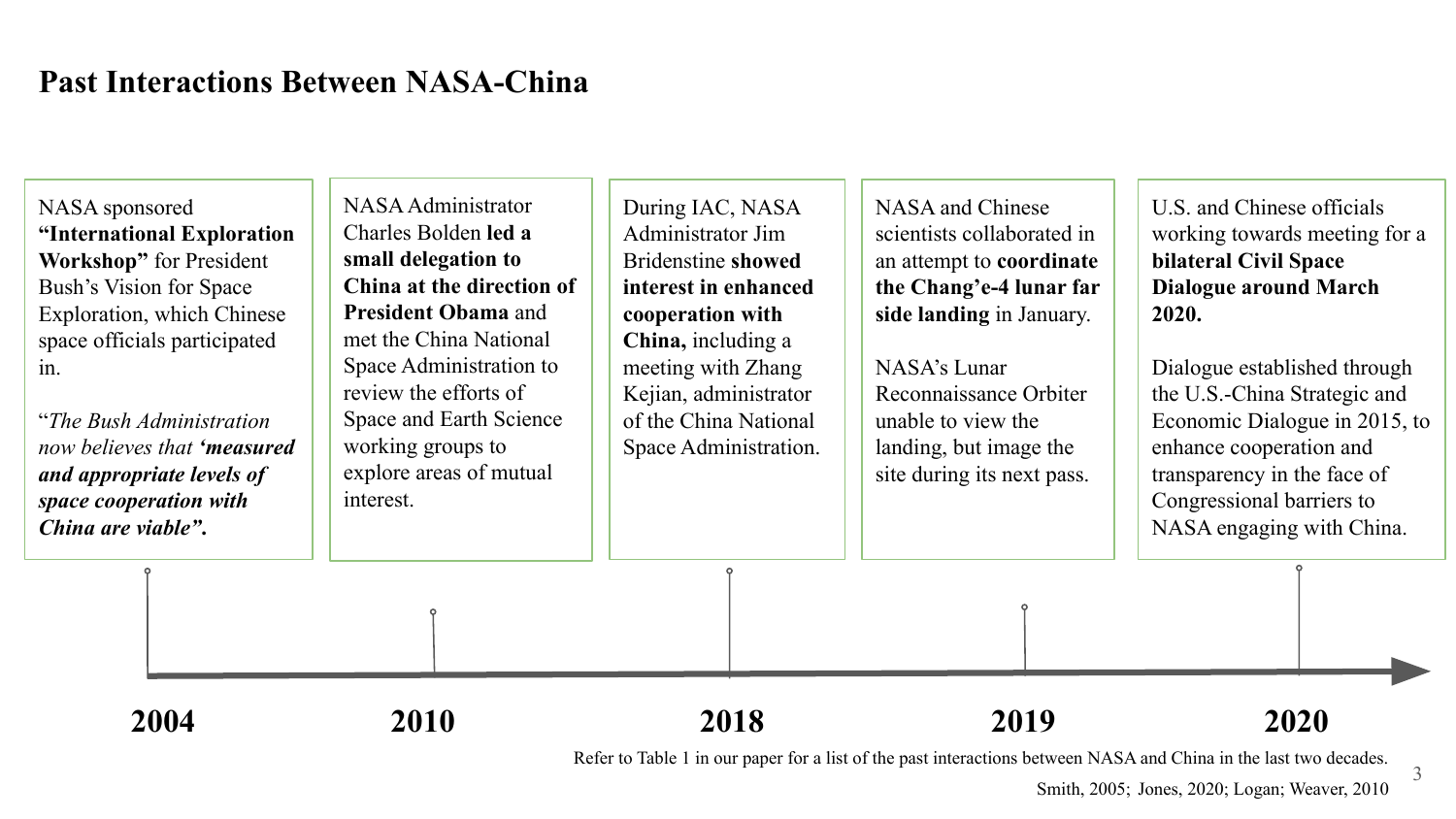#### **Major Players on Both Sides**





#### **National Aeronautics and Space Administration (NASA)**

• The independent US federal agency that is responsible for science and technology related to civilian air and space.



#### **China National Space Administration (CNSA)**

- Most similar counterpart to NASA on the Chinese side
- CNSA oversees the **Chinese Society of Astronautics**

#### **Chinese Academy of Sciences (CAS)**

Merit-based learned society and a system of higher education, comprising 104 research institutes, 12 branch academies, three universities and 11 supporting organizations across the country

**China Aerospace Science and Technology Cooperation (CASC)** and the **China Aerospace Science and Industry Cooperation Limited (CASIC)**

Both are state-owned enterprises succeeding from military ministries

#### **Chinese Aviation Establishment (CAE)**

State-owned, government-sponsored aeronautics research organization and key coordinator of bilateral and multilateral cooperation in aeronautical science and technology

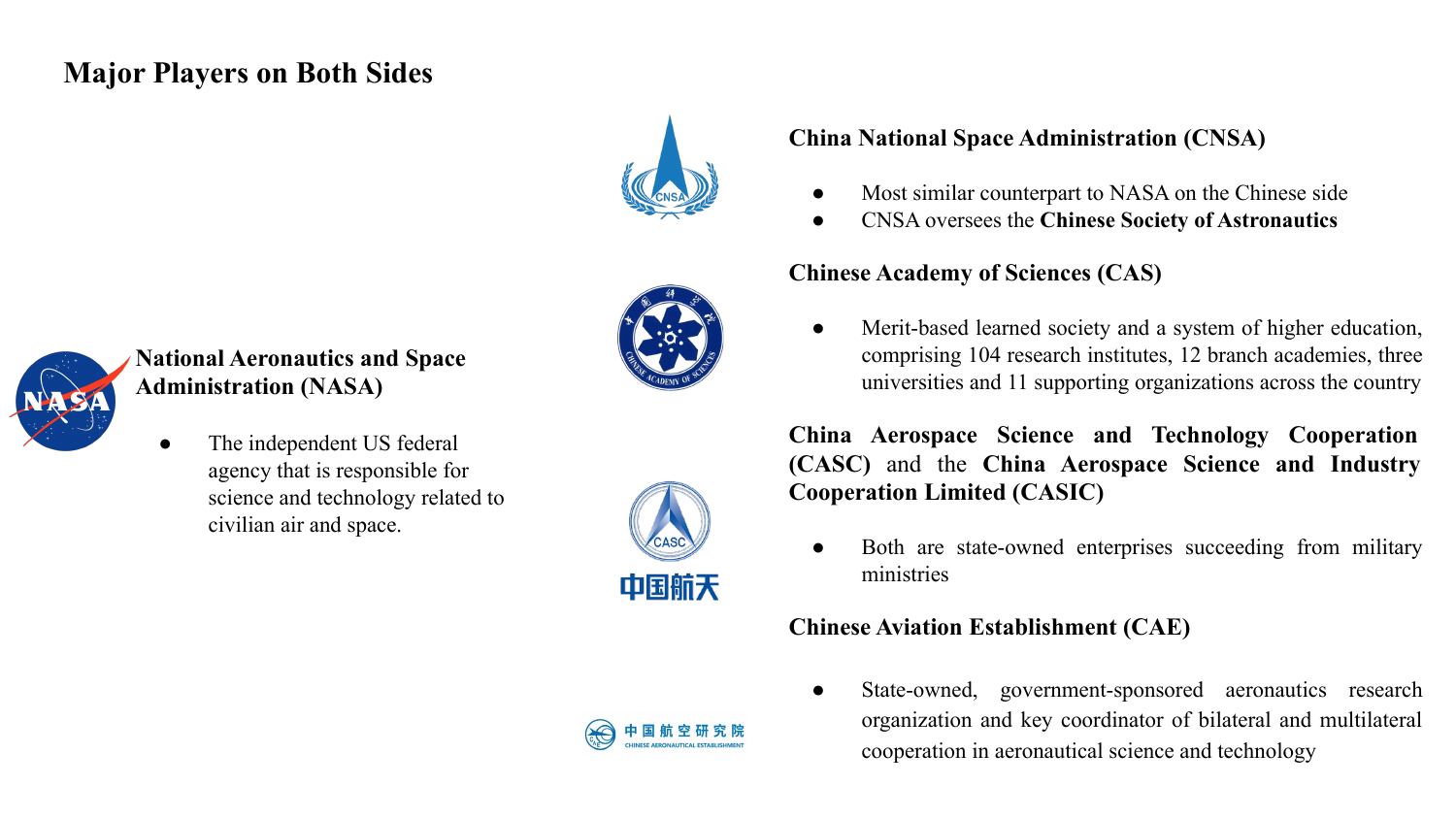#### **Wolf Amendment: History and Background**

#### **The United States House Appropriations Subcommittee on Commerce, Justice, Science, and Related Agencies (CJS)**

- One of the US House subcommittees and is within the US House Committee on Appropriations.
- Has jurisdiction over the budgets of Departments of Commerce and Justice and several independent agencies, including NASA and NSF
- The CJS Appropriations Act makes investments for each fiscal year to support *law enforcement, economic prosperity, scientific research, space exploration, and other national priorities.*

In 2011, Representative Frank Wolf (R-VA) introduced the so-called "Wolf Amendment".

- Continued to be included in the annual CJS appropriations bill including the 2020 fiscal year.
- **● Unprecedented law whose main purpose is targeted on restricting the collaborations between U.S. government agencies like NASA, OSTP and National Space Council with Chinese commercial and governmental agencies**
- Significantly hindering any bilateral civil space projects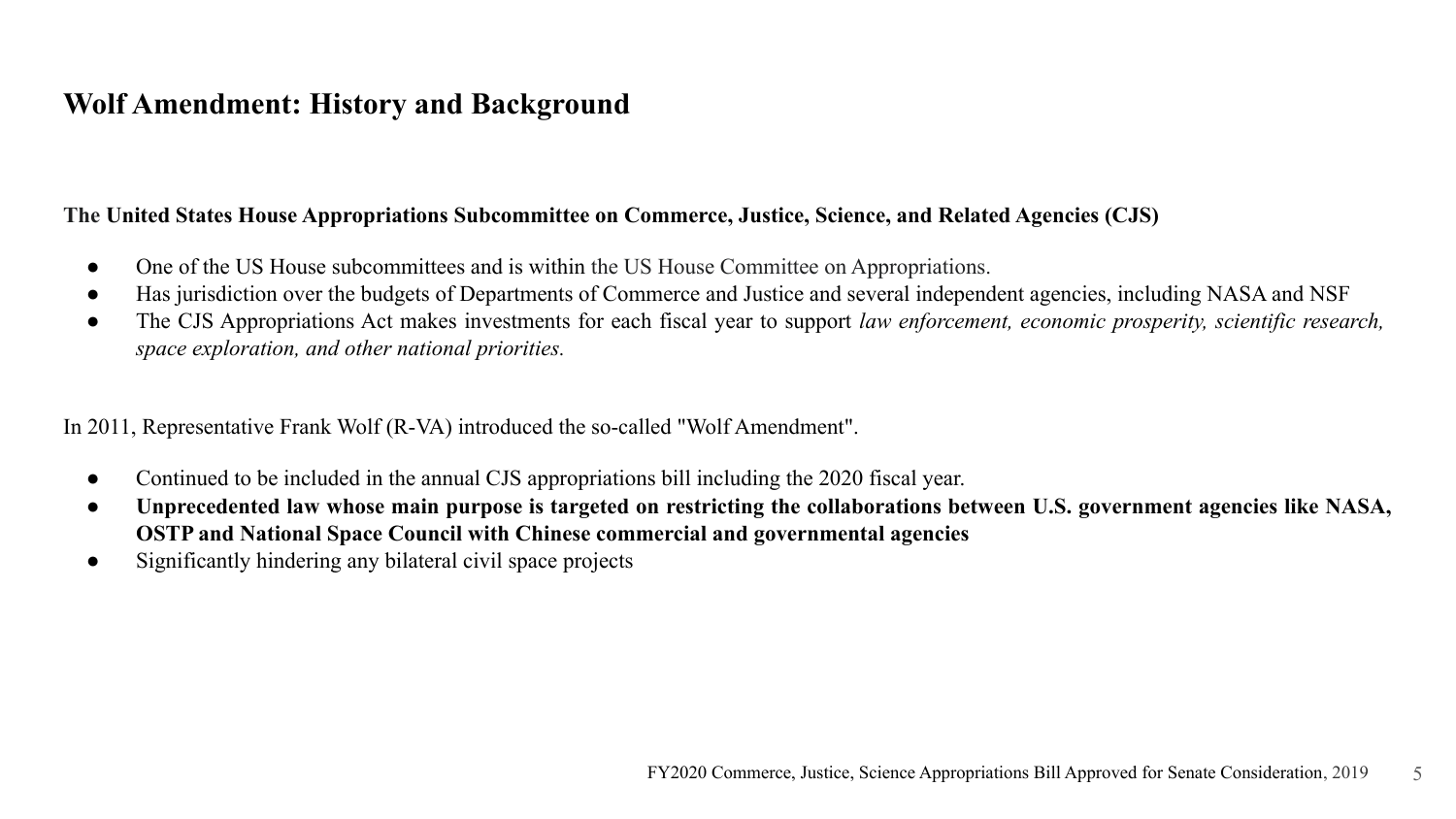### **What is the Global Impacts of the Wolf Amendment?**

- Creating an impression that space is no longer a multilateral environment
- Increasing number of international space cooperation projects between China and space faring countries other than the US
- Equating China with the Soviet Union, despite the vast difference between them
- Further decentralizing international space governance with ambiguous outcomes for developing space faring countries.

The progress in moving towards a more fluid and potentially collaborative space relationship between the US and China has been slow and non-systematic, oftentimes disrupted by the fluctuating political situation of the two countries.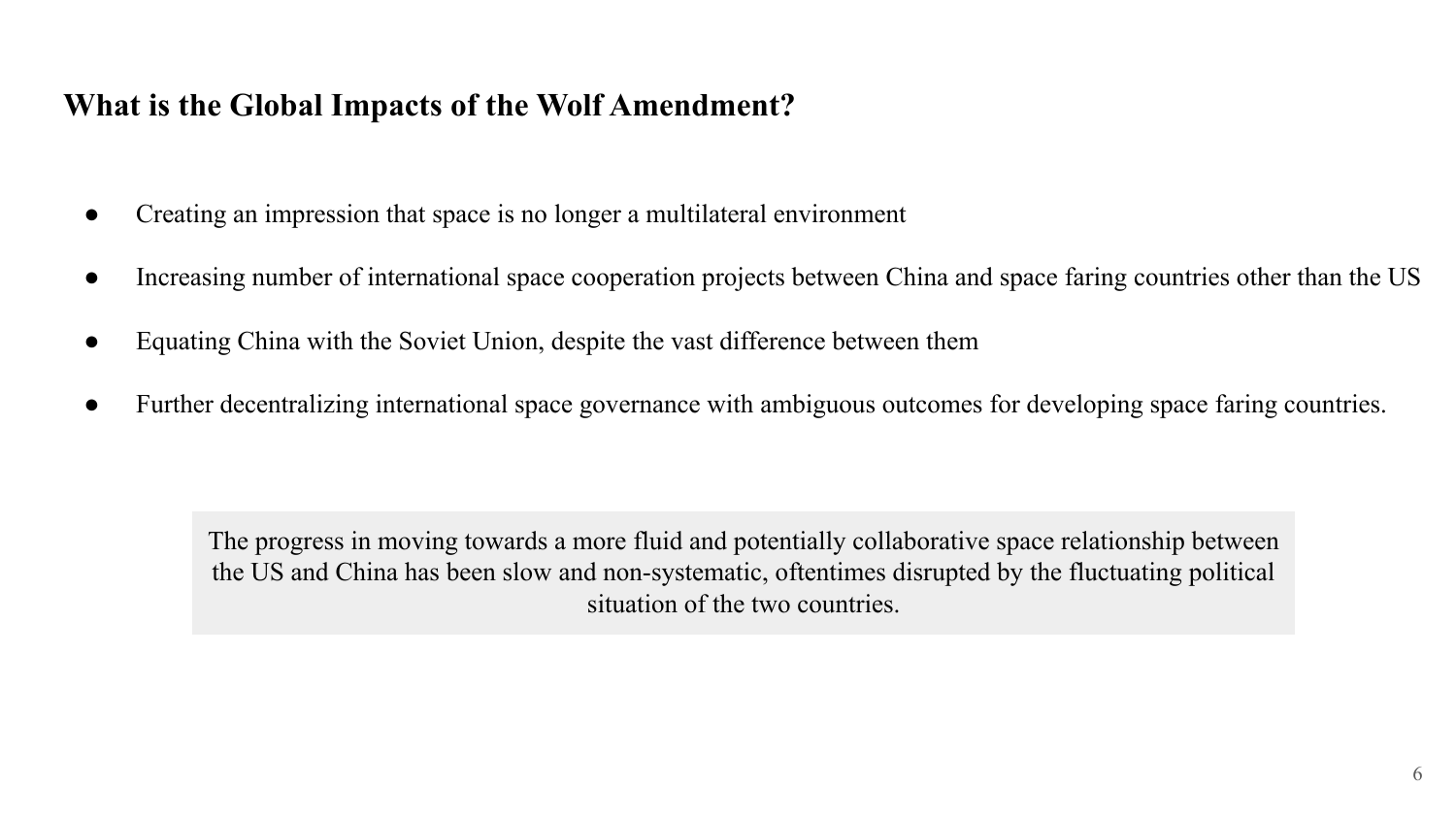#### **Key Policy Recommendations**

- With the understanding of the importance of the Wolf Amendment in defense and national security space, we **recommend against a full repeal** of the Amendment.
- Given the negative global impacts, as well as the administrative and political barriers that the Wolf Amendment has created, we propose **a revision to permit the existence of certain types of space collaboration** where interests are aligned between the two countries, in the areas of:
	- Human spaceflight and lunar exploration missions
	- Planetary and Earth Science
	- Space traffic management
- We propose that any new agreement for the US-China space collaboration shall have the following **hard requirements for both sides** to clearly understand and be willing to abide by:
	- Transparency
	- Reciprocity
	- Mutual Benefit
- With the understanding of Congress's operational fashion, we propose **identifying key Congress members who would champion international space collaboration** and/or support an open and collaborative US-China relationship as one of their top priorities.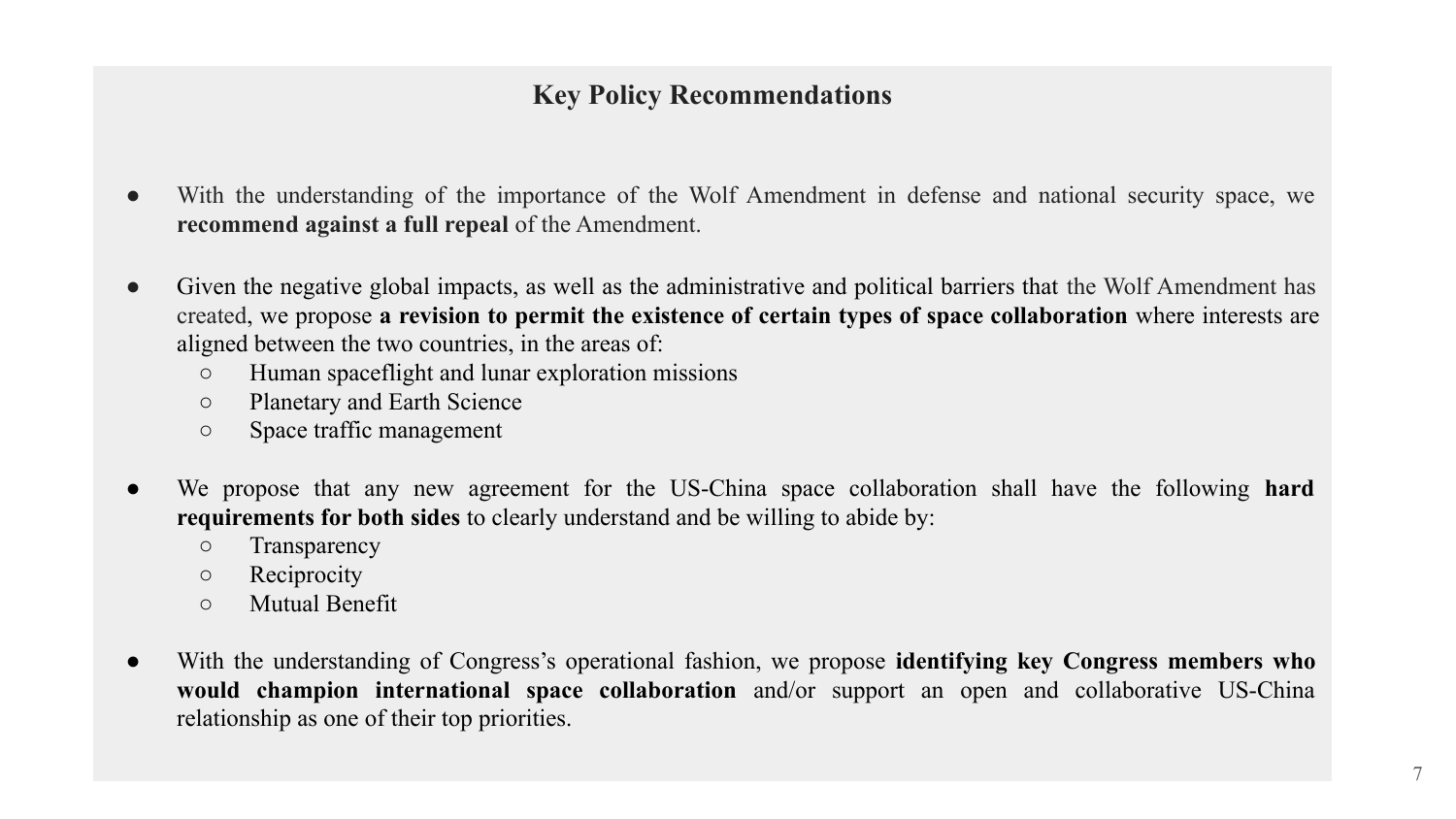# Summary

**Despite the current political tension between the US and China and the isolated past in the space sector in the last two decades, there are clear benefits and urgency to continue the push for a peaceful and collaborative relationship between the two countries.**

Combining history, we learn the various efforts form civil space actors on both sides to promote collaborations.

These actions serve as baseline and inspirations for our policy recommendations, hopefully to be adopted in the near future.

#### **Future work**

We would continue our work in a Space Policy Group at MIT. We hope to conduct more extensive research on the past commercial satellite launch services between the two countries, as well as examine future civil space missions from both sides to identify possible collaborative areas and specific projects, including but not limited to astronaut participation, joint research, and commercial collaborations. We hope to interview multiple political science professors and space policy experts, and hopefully present these policy recommendations on the Hill in the future.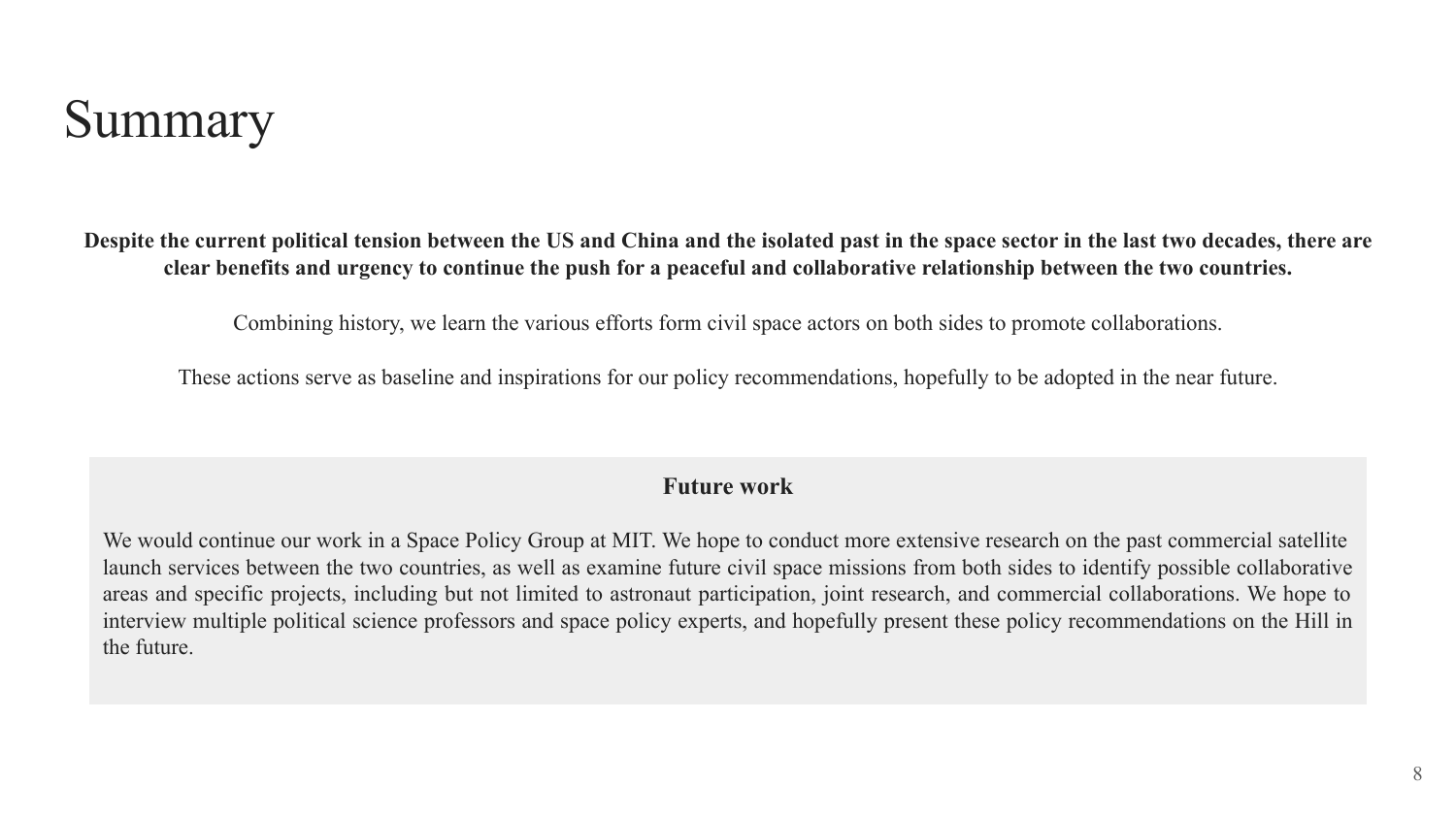# Acknowledgements

We would like to express our sincere gratitude for:

- Professor Dava Newman for being an incredible resource for this research. This paper would have not been possible without her guidance, support and amazing efforts in the MIT 16.981 Space Policy Seminar class.
- Major General Charlie Bolden and Dr. Kate Stoll. Their resourceful input in the interviews was an integral part of this research.
- The NASA Academy Alumni Association and the Gerald A. Soffen Memorial Fund Committee for supporting our attendance at the 72nd International Astronautical Congress.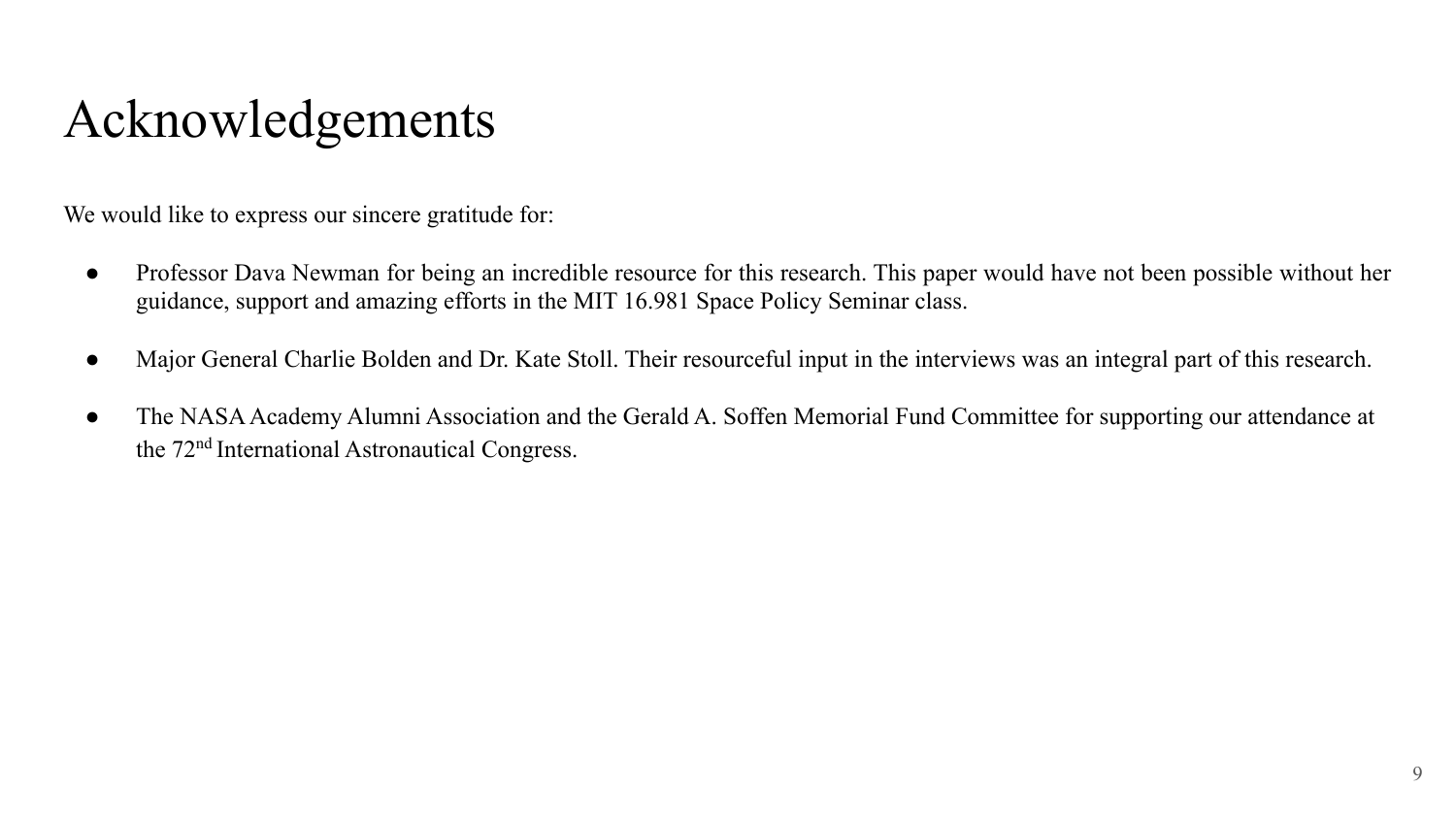### References

[1] Young, Makena, et al. "Bad Idea: The Wolf Amendment (Limiting Collaboration with China in Space)." Defense360, 4 Dec. 2019, <https://defense360.csis.org/bad-idea-the-wolf-amendment-limiting-collaboration-with-china-in-space/> [2] Johnson, Stephen B. Space Exploration and Humanity: a Historical Encyclopedia. ABC-CLIO, 2010. [3] Goldberg, Jeffrey. "Reagan Backs Plan to Launch Satellites from China Rockets." The Washington Post, WP Company, 10 Sept. 1988, <https://www.washingtonpost.com/archive/business/1988/09/10/reagan-backs-plan-to-launch-satellites-from-china-rockets/8d297820-e22f-4ef2-a66d-3d275377ad05/> [4] Smith, Marcia S. "China's Space Program: An Overview." CRS Report for Congress, 18 Oct. 2005 <https://fas.org/sgp/crs/space/RS21641.pdf> [5] "S.2584 - 116th Congress (2019-2020): Commerce, Justice, Science, and Related Agencies Appropriations Act, 2020." Congress.gov, 26 Sept. 2019, [www.congress.gov/bill/116th-congress/senate-bill/2584/text](http://www.congress.gov/bill/116th-congress/senate-bill/2584/text). [6] News.bbc.co.uk. 2007. BBC NEWS | World | Asia-Pacific | China Confirms Satellite Downed.Retrieved from <http://news.bbc.co.uk/2/hi/asia-pacific/6289519.stm> [7] Grego, L., 2011. Public Interest Report Winter 2011. Retrieved from <https://fas.org/pubs/pir/2011winter/2011Winter-Anti-Satellite.pdf> [8] B. Weeden and V. Samson, "Global Counterspace Capabilities: An Open Source Assessment", Swfound.org, 2019. Retrieved from [https://swfound.org/media/206423/final\\_print\\_layout\\_executive\\_summary\\_swf\\_global\\_counterspace\\_april2019.pdf](https://swfound.org/media/206423/final_print_layout_executive_summary_swf_global_counterspace_april2019.pdf) [9] T. Harrison, K.Johnson, T.Roberts, T.Way and M. Young, "Space Threat Assessment 2020", Aerospace.csis.org, 2020.Retrieved from [https://aerospace.csis.org/wp-content/uploads/2020/03/Harrison\\_SpaceThreatAssessment20\\_WEB\\_FINAL-min.pdf](https://aerospace.csis.org/wp-content/uploads/2020/03/Harrison_SpaceThreatAssessment20_WEB_FINAL-min.pdf) [10] Foust, Jeff. "New Opportunities Emerging for U.S.-China Space Cooperation." SpaceNews.com, 8 Apr. 2019, <https://spacenews.com/new-opportunities-emerging-for-u-s-china-space-cooperation/>. [11] Jones, Andrew "U.S., China Set for Spring Civil Space Dialogue on Exploration, Science." SpaceNews.com, 21 Jan. 2020, <https://spacenews.com/u-s-china-set-for-spring-civil-space-dialogue-on-exploration-science/>. [12] NASA. "Administrator O'Keefe Resigns: A Tribute to His Inspiration." NASA. [http://www.nasa.gov/externalflash/okeefe\\_resigns/index.html.](http://www.nasa.gov/externalflash/okeefe_resigns/index.html) [13] NASA. "TRANSCRIPT: NASA Administrator Michael Griffin Press Conference Shanghai, China." [http://www.nasa.gov/pdf/159546main\\_Griffin\\_Shanghai\\_China\\_060927.pdf](http://www.nasa.gov/pdf/159546main_Griffin_Shanghai_China_060927.pdf) [14] Logan, Jeffrey. "China's Space Program: Options for U.S.-China Cooperation." <https://www.fas.org/sgp/crs/row/RS22777.pdf> [15] Hester, Zack. "China and NASA: The Challenges to Collaboration with a Rising Space Power." Journal of Science Policy & Governance, vol. 9, no. 1, Sept. 2016, [http://www.sciencepolicyjournal.org/uploads/5/4/3/4/5434385/jspg\\_article\\_c\\_2016\\_summer.pdf.](http://www.sciencepolicyjournal.org/uploads/5/4/3/4/5434385/jspg_article_c_2016_summer.pdf) [16] Braukus, Michael. "NASA Response to Aviation Week and Space Technology Article." NASA. [http://www.nasa.gov/home/hqnews/2008/dec/HQ\\_08-336\\_AVWEEK.html](http://www.nasa.gov/home/hqnews/2008/dec/HQ_08-336_AVWEEK.html)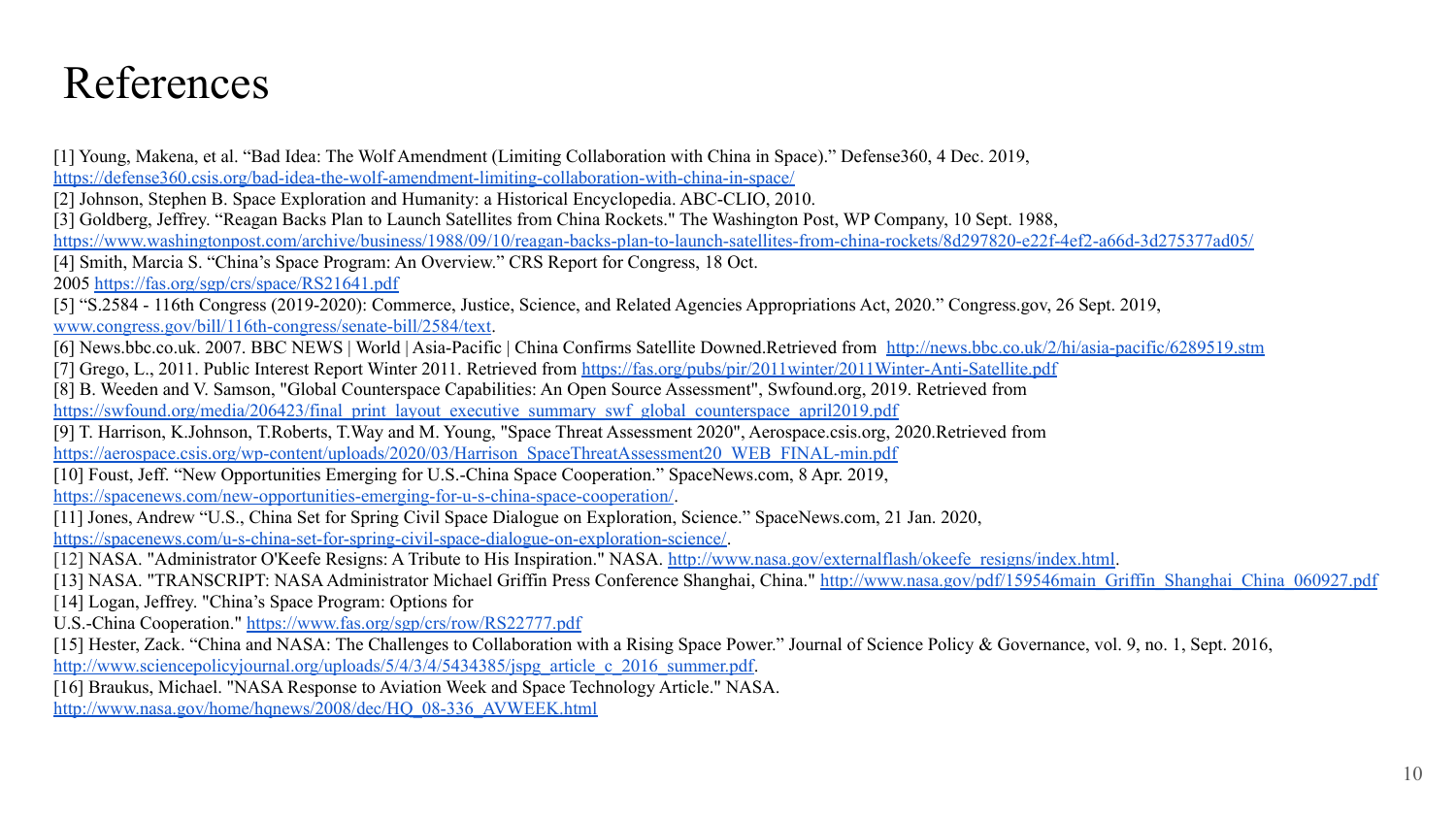## References

[17] Weaver, David. "NASA Administrator Statement On China Visit." NASA, NASA, 25 Oct. 2010, www.nasa.gov/home/hqnews/2010/oct/HO 10-270 Bolden\_China.html. [18] Charlie Bolden, personal communication, June 30, 2020. [19] de Selding , Peter B.. "CNSA Chief Says China Would Gladly Join Global Space Roadmapping Group if Asked." <https://spacenews.com/37360cnsa-chief-says-china-would-gladly-join-global-space-roadmapping-group-if/> [20] Morring, Frank. "NASA, China Meet On Possible Cooperation." Aviation Week. [http://www.aviationweek.com/Article.aspx?id=/article-xml/awx\\_01\\_16\\_2014\\_p0-655430.xml](http://www.aviationweek.com/Article.aspx?id=/article-xml/awx_01_16_2014_p0-655430.xml) [21] China Manned Space Agency. "Chinese Delegation Attended International Space Exploration Forum and Heads of Space Agencies Summit." . <http://en.cmse.gov.cn/show.php?contentid=1388> [22] Foust, Jeff, and Jeff Foust. "NASA Administrator Charles Bolden Visited China Last Month." SpaceNews.com, 18 Mar. 2015, [https://spacenews.com/42826nasa-administrator-visited-china-last-month/.](https://spacenews.com/42826nasa-administrator-visited-china-last-month/) [23] Northon, Karen. "NASA, China to Collaborate on Air Traffic Management Research." NASA, NASA, 28 Sept. 2016, [www.nasa.gov/press-release/nasa-china-to-collaborate-on-air-traffic-management-research](http://www.nasa.gov/press-release/nasa-china-to-collaborate-on-air-traffic-management-research). [24] Professor Dava Newman, personal communication, May 11, 2020. [25] Foust, Jeff. "NASA and JAXA Reaffirm Intent to Cooperate in Lunar Exploration." SpaceNews.com, 25 Sept. 2019, [https://spacenews.com/nasa-and-jaxa-reaffirm-intent-to-cooperate-in-lunar-exploration/.](https://spacenews.com/nasa-and-jaxa-reaffirm-intent-to-cooperate-in-lunar-exploration/) [26] Uscc.Gov, 2021. Retrieved from [https://www.uscc.gov/sites/default/files/2020-05/China\\_Space\\_and\\_Counterspace\\_Activities.pdf](https://www.uscc.gov/sites/default/files/2020-05/China_Space_and_Counterspace_Activities.pdf) [27] Pultarova, T. (2021, June 17). *Russia, China reveal moon base roadmap but no plans for astronaut trips yet*. Space.com. Retrieved from [https://www.space.com/china-russia-international-lunar-research-station.](https://www.space.com/china-russia-international-lunar-research-station) [28] Etkind, M., & McGuinness, J. (2021, June 17). NASA Administrator Statement on China Crewed Launch (S. Potter, Ed.). Retrieved from <https://www.nasa.gov/press-release/nasa-administrator-statement-on-china-crewed-launch/> [29] Dunbar, B. (2015, June 16). What Is NASA? Retrieved from <https://www.nasa.gov/audience/forstudents/5-8/features/nasa-knows/what-is-nasa-58.html> [30] China National Space Administration. (n.d.). Retrieved from <http://www.cnsa.gov.cn/english/n6465645/n6465650/c6768437/content.html> [31] Chinese Society of Astronautics. (n.d.). Retrieved from<http://www.iafastro.org/societes/chinese-society-of-astronautics/> [32] "Introduction of Chinese Academy of Sciences," Official Website of the Chinese Academy of Sciences. Retrieved from [http://english.cas.cn/about\\_us/introduction/201501/t20150114\\_135284.shtml](http://english.cas.cn/about_us/introduction/201501/t20150114_135284.shtml) [33] "Chinese Academy of Sciences expands international cooperation," Xinhua. [Online]. Available: [http://www.xinhuanet.com/english/2020-01/23/c\\_138729718.htm](http://www.xinhuanet.com/english/2020-01/23/c_138729718.htm) [Accessed: 12-May-2020].